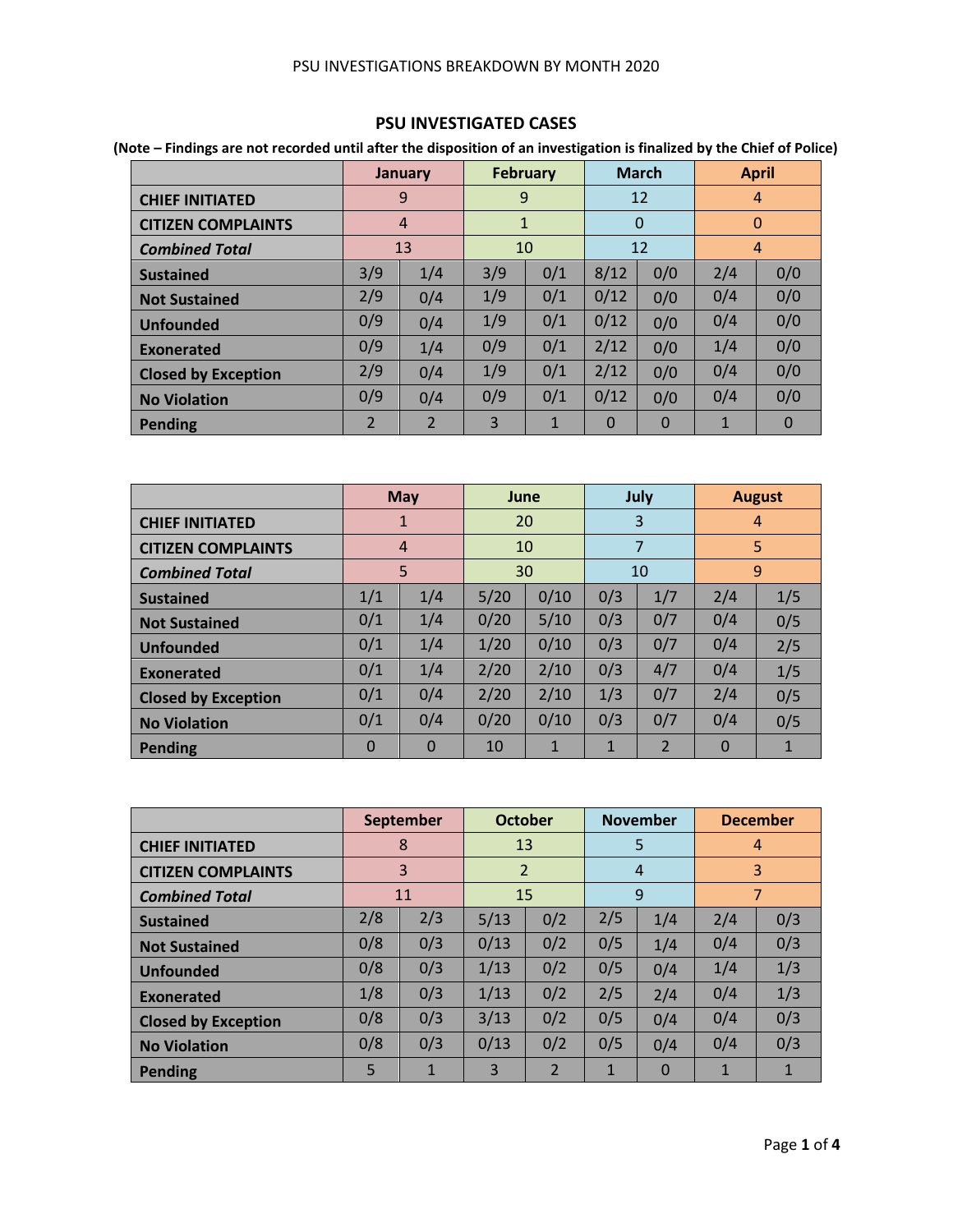|                               | January | <b>February</b> | <b>March</b> | <b>April</b> |
|-------------------------------|---------|-----------------|--------------|--------------|
| <b>Counseling</b>             |         |                 |              |              |
| <b>Remedial Training</b>      |         |                 |              | 0            |
| <b>Written Reprimand</b>      |         | 3               |              |              |
| <b>Suspension</b>             |         |                 | g            |              |
| <b>Termination</b>            |         |                 |              |              |
| <b>Removal From Take Home</b> |         |                 |              |              |
| <b>Car Program</b>            |         |                 |              |              |
| <b>Transfer</b>               |         |                 |              |              |
| <b>Demotion</b>               |         |                 |              |              |
| <b>Resigned</b>               |         |                 |              | ሰ            |
| <b>No Discipline</b>          |         |                 |              |              |

# **DISCIPLINARY ACTIONS – FROM PSU INVESTIGATIONS 2020**

|                               | <b>May</b> | June         | July | <b>August</b> |
|-------------------------------|------------|--------------|------|---------------|
| <b>Counseling</b>             |            |              |      |               |
| <b>Remedial Training</b>      |            | 0            |      |               |
| <b>Written Reprimand</b>      |            |              |      |               |
| <b>Suspension</b>             | 0          | 3            |      |               |
| <b>Termination</b>            | O          |              |      | 0             |
| <b>Removal From Take Home</b> | 0          | O            |      | 0             |
| <b>Car Program</b>            |            |              |      |               |
| <b>Transfer</b>               |            | 0            |      | 0             |
| <b>Demotion</b>               |            | 0            |      |               |
| <b>Resigned</b>               | 0          | $\mathbf{U}$ |      | 0             |
| <b>No Discipline</b>          |            |              |      | n             |

|                               | September | <b>October</b> | <b>November</b> | <b>December</b> |
|-------------------------------|-----------|----------------|-----------------|-----------------|
| <b>Counseling</b>             |           |                |                 |                 |
| <b>Remedial Training</b>      |           | 0              |                 | 0               |
| <b>Written Reprimand</b>      |           |                |                 |                 |
| <b>Suspension</b>             | 0         |                |                 | 0               |
| <b>Termination</b>            |           |                |                 |                 |
| <b>Removal From Take Home</b> |           |                |                 |                 |
| <b>Car Program</b>            |           |                |                 |                 |
| <b>Transfer</b>               |           |                |                 |                 |
| <b>Demotion</b>               |           |                |                 |                 |
| <b>Resigned</b>               | Ω         |                |                 | O               |
| <b>No Discipline</b>          |           |                |                 |                 |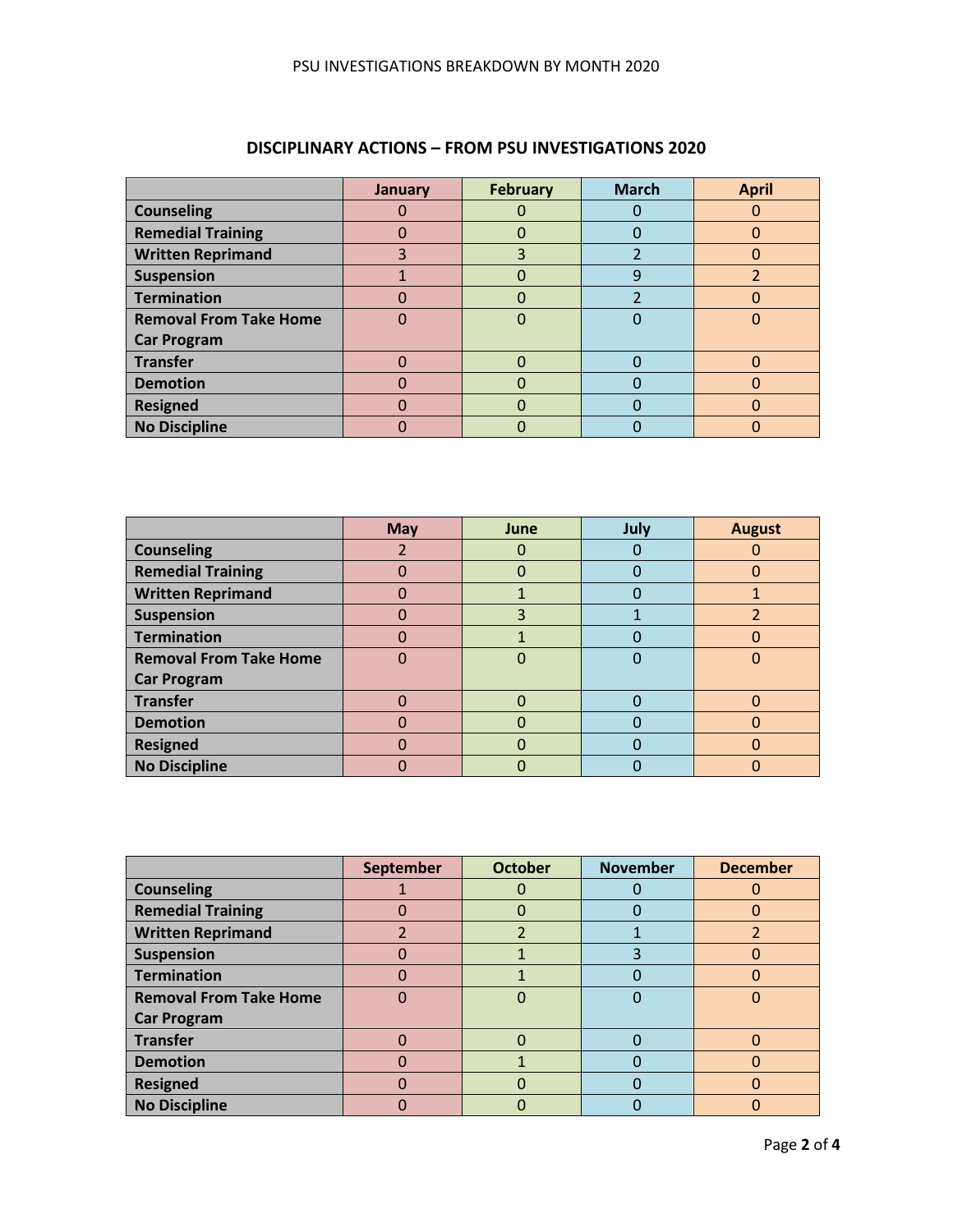|                                 | January        | <b>February</b>          | <b>March</b>             | <b>April</b>             |
|---------------------------------|----------------|--------------------------|--------------------------|--------------------------|
| <b>Courtesy</b>                 | 2              |                          | 1                        | 0                        |
| <b>Use of Force</b>             | 1              |                          | 17                       | $\overline{\mathcal{L}}$ |
| <b>Obedience to Rules/Regs.</b> | 1              | ი                        | 7                        | 1                        |
| <b>Appropriate Action</b>       | $\overline{2}$ | $\Omega$                 | $\Omega$                 | $\overline{0}$           |
| <b>Conduct Unbecoming</b>       | 1              | 0                        | $\overline{4}$           | 1                        |
| <b>Warrantless Searches</b>     | $\mathcal{P}$  | O                        | 1                        | $\Omega$                 |
| (Special Circumstances)         |                |                          |                          |                          |
| <b>Deadly Force</b>             | 0              | ი                        | $\overline{4}$           | $\Omega$                 |
| <b>Truthfulness</b>             | 0              | 1                        | $\overline{\phantom{a}}$ | $\Omega$                 |
| <b>Pursuits</b>                 |                | $\overline{\phantom{a}}$ | 4                        | 1                        |
| <b>Wearable Video System</b>    |                | Ω                        | 8                        |                          |

## **MOST COMMON ALLEGATIONS / CHARGES – PSU INVESTIGATIONS 2020**

|                                 | <b>May</b>               | June                     | July           | <b>August</b> |
|---------------------------------|--------------------------|--------------------------|----------------|---------------|
| <b>Courtesy</b>                 | $\overline{\mathcal{L}}$ | 5                        | O              | 3             |
| <b>Use of Force</b>             | 1                        | 3                        | $\overline{2}$ | $\Omega$      |
| <b>Obedience to Rules/Regs.</b> | $\Omega$                 | 1                        | 0              | 1             |
| <b>Appropriate Action</b>       | $\overline{\mathcal{L}}$ | $\mathbf{1}$             | 1              | 3             |
| <b>Conduct Unbecoming</b>       | $\Omega$                 | 3                        | $\Omega$       | 1             |
| <b>Warrantless Searches</b>     | $\Omega$                 | 0                        | 5              | $\Omega$      |
| (Special Circumstances)         |                          |                          |                |               |
| <b>Deadly Force</b>             | $\Omega$                 | $\overline{\phantom{a}}$ | 0              | $\Omega$      |
| <b>Truthfulness</b>             | $\Omega$                 | $\Omega$                 | 0              | 1             |
| <b>Pursuits</b>                 | $\Omega$                 | 4                        | ი              | 0             |
| <b>Wearable Video System</b>    | $\Omega$                 | 6                        | O              | 1             |

|                                 | <b>September</b> | <b>October</b> | <b>November</b> | <b>December</b> |
|---------------------------------|------------------|----------------|-----------------|-----------------|
| Courtesy                        |                  |                |                 |                 |
| <b>Use of Force</b>             |                  |                |                 |                 |
| <b>Obedience to Rules/Regs.</b> |                  |                |                 |                 |
| <b>Appropriate Action</b>       |                  |                |                 |                 |
| <b>Conduct Unbecoming</b>       |                  |                |                 |                 |
| <b>Warrantless Searches</b>     |                  |                |                 |                 |
| (Special Circumstances)         |                  |                |                 |                 |
| <b>Deadly Force</b>             |                  |                |                 |                 |